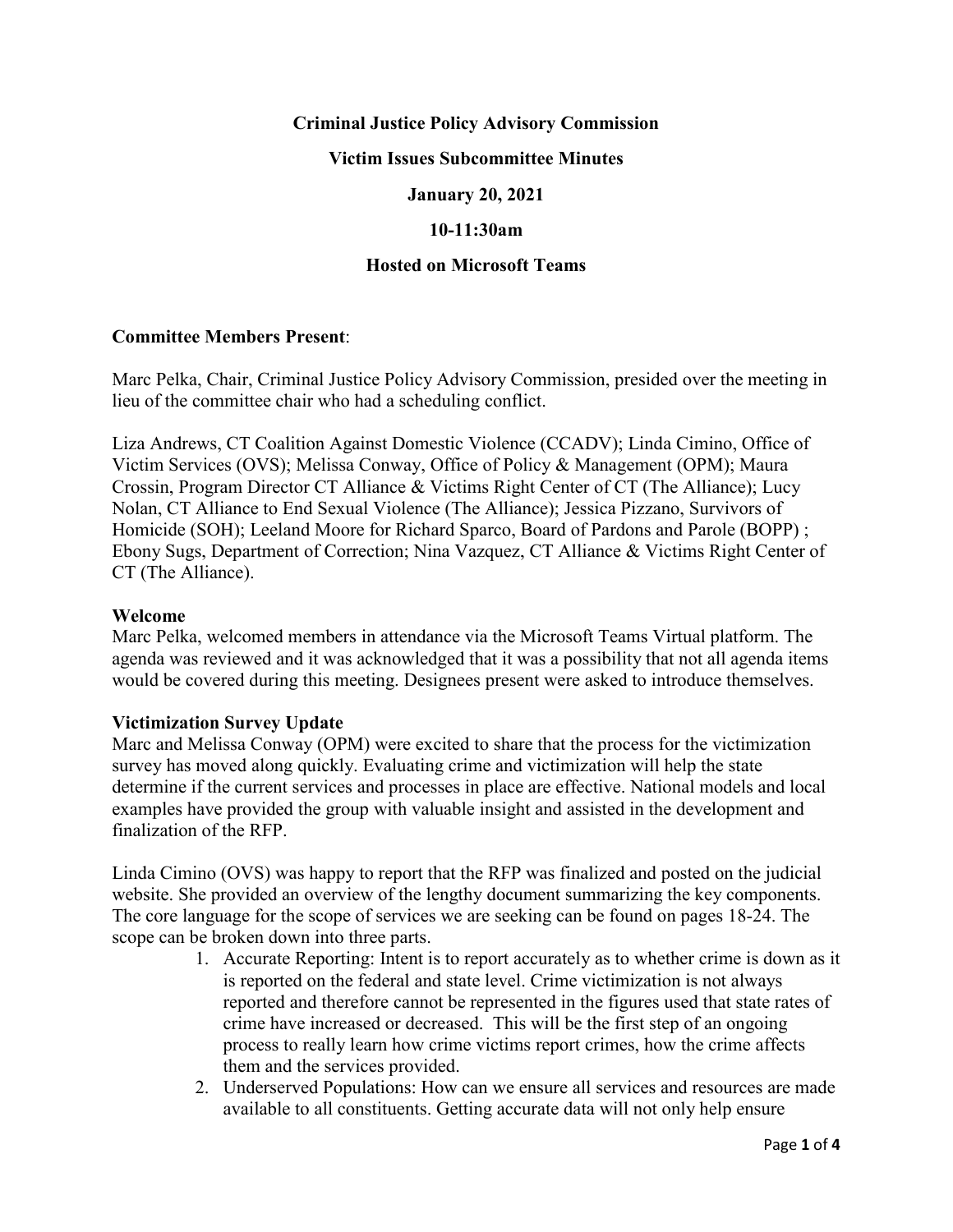appropriate services are available it will help secure more funding to ensure outreach and services are far reaching.

- 3. Structural: This component will gauge if the services of OVS and service providers are beneficial.
	- a. Do outreach methods make sense?
	- b. What are the needs of crime victims?
	- c. Are we providing the services needed?
	- d. What are the barriers to access assistance?

Page 19 outlines expectations. Questions from interested parties can be submitted through 2/5/2021. Deadline for submissions is 2/16/2021 2:30 p.m. The project will run from March 1, 2021 – March 2022.

Linda shared how pleased she was with the turnaround time for this project because in her experience it is not common. As we are in the final stages of seeking experts to help us move forward with executing this project more insight will be sought from committee members and service agencies – all groups will play a significant role in gathering data and reaching victims of crime. Overall this data is going to be helpful in many ways. Linda mentioned reaching out to Beth Hamilton regarding the agency that assisted the Alliance in its rebranding efforts, Lucy Nolan (Alliance) stated she would get that information for Linda.

Lucy Nolan (Alliance) shared how valuable this data will be to craft policy, legislation and serve victims better. Linda also stated that this information will be extremely valuable to federal and state funding that will help the working relationships in place to provide the very best for victims. Maura Crossin (Alliance & VRCCT) echoed her excitement that this was a necessary step to reach underserved populations. She posed the question if considerations regarding the current state of the pandemic have been taken in how the survey will be conducted. Linda said that issue has been considered and will be addressed. Linda also stated that compensation in some form for participant's time is also a consideration, perhaps in the form of a gift card, etc. It is very important that our approach with this survey is one of accessibility, compassion, and empowerment to the victim community.

Please feel free to share the judicial website link regarding the RFP with any organizations that may be interested in the project.

#### **Legislative plans for 2021**

Lucy Nolan shared that along with monitoring bills that come out, the Alliance with the assistance of Rep. Jillian Gilchrest are working on codifying the definition of consent as it relates to sexual assaults. The Supreme Court recently defined consent as capable, deliberate and voluntary. The Alliance is also continuing the work with higher education institutions and "Every Voice Counts" regarding surveying and reporting. They are going into the  $3<sup>rd</sup>$  year regarding the change lock bill, monitoring the reform bill and statute of limitations. Lucy stated it has been difficult connecting with members of the judiciary committee and our focus will continue to ensure crime victims' voices are present in bills raised that will affect them in anyway.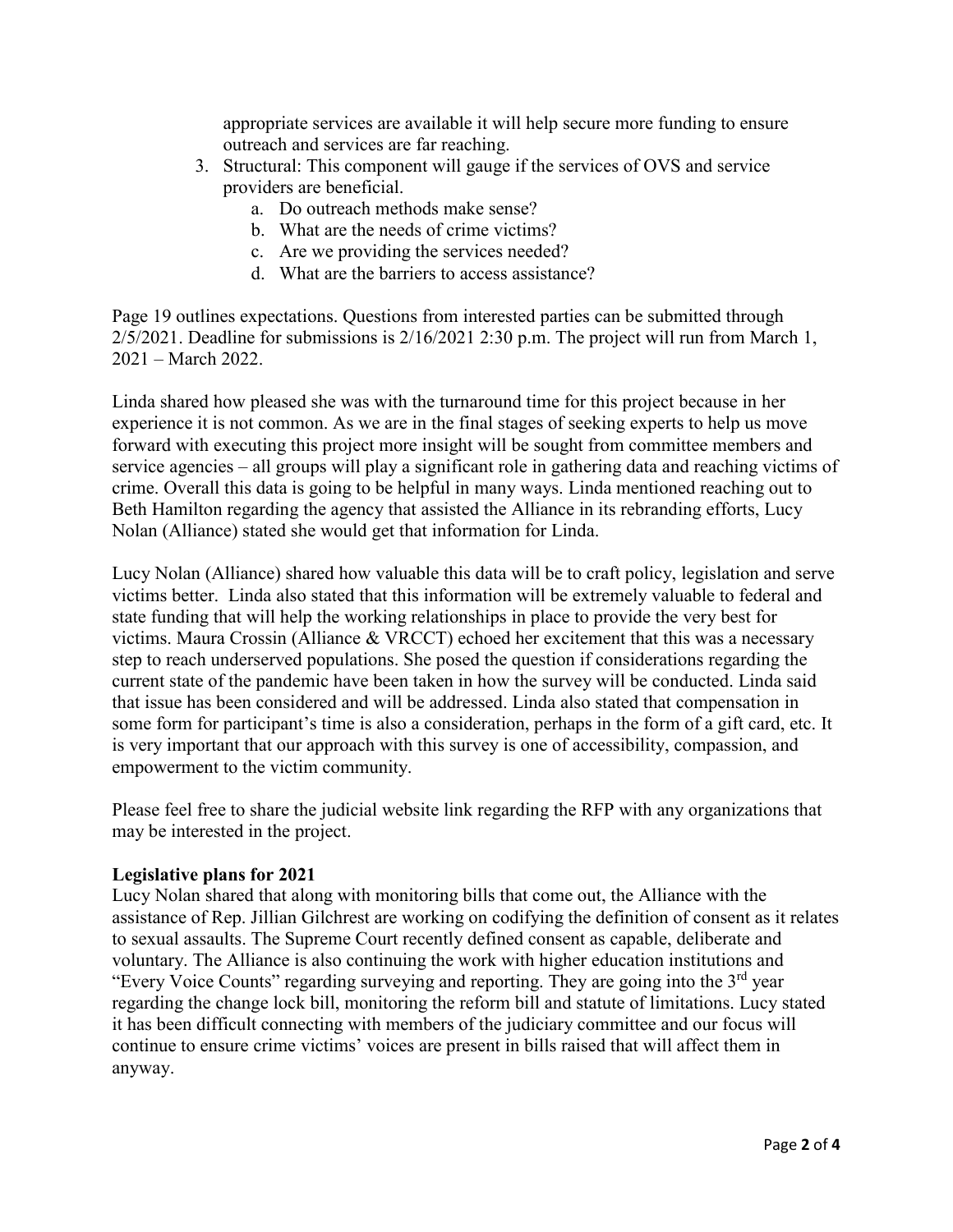Marc Pelka shared that the clean slate bill will not be introduced this session. The auto erasure in cannabis bill will focus on those with a record of possession. He will be monitoring this closely and SB 403, AN ACT CONCERNING THE BOARD OF PARDONS AND PAROLES, ERASURE OF CRIMINAL RECORDS FOR CERTAIN MISDEMEANOR AND FELONY OFFENSES AND PROHIBITING DISCRIMINATION BASED ON ERASED CRIMINAL HISTORY RECORD INFORMATION.

Liza Andrews from CCADV shared that they were advised to present proposals and changes in one bill, therefore CCADV has issued a very comprehensive bill that includes items that were not addressed from the 2020 session, as well as the continuation of the online restraining order process which is also supported in the court operations bill. Other items covered include training, the release of family training program information from the judicial branch, police reports regarding violations of restraining orders and orders of protection, flagging violation cases to be expedited, U Visa, waivers for DV victims to apply for state assistance so they can remain in their homes, and removing names of protected victims off the public voter and insurance lists.

Maura Crossin from the Alliance and VRCCT mentioned how impressed she was with the panel discussion on trafficking that was hosted by Joette Katz and mentioned that the bill has momentum and that she will continue to monitor it.

Jessica Pizzano from Survivors of Homicide shared that she will be monitoring proposals and will reach out for support if needed.

Vanessa Torres from the OVA shared that the agency is also monitoring proposals. If members want to share any specific language regarding legislation, please send via email.

Linda from OVS shared an overview of their legislative priorities:

- 1. Section 16 amends section 46b-15 to remove the requirement that an affidavit, made under oath, stating the conditions from which relief is sought accompany an application for a temporary restraining order, and instead requires that a statement of the conditions from which relief is sought be made under penalty of false statement pursuant to section 53a-157b accompany an application;
- 2. Section 17 amends section 46b-16a to remove the requirement that an affidavit made under oath stating the conditions from which relief is sought accompany an application for an order of civil protection, and instead requires that a statement of the conditions from which relief is sought be made under penalty of false statement pursuant to section 53a-157b accompany an application;
- 3. Section 28 amends section 46b-127 to allow victims access to the private proceedings of juveniles being tried on the adult criminal docket;
- 4. Section 49 amends section 54-209 to add additional clinicians to whom a victim can disclose and incorporates the language that was in subsection (e) to allow victims of family violence crimes to have more opportunities for whom they can make disclosure;
- 5. Section 50 amends section 54-228 to allow for a victim to designate an immediate family member or other person, in addition to or in lieu of the victim, to receive certain notifications from the Office of Victim Services and the Department of Correction.